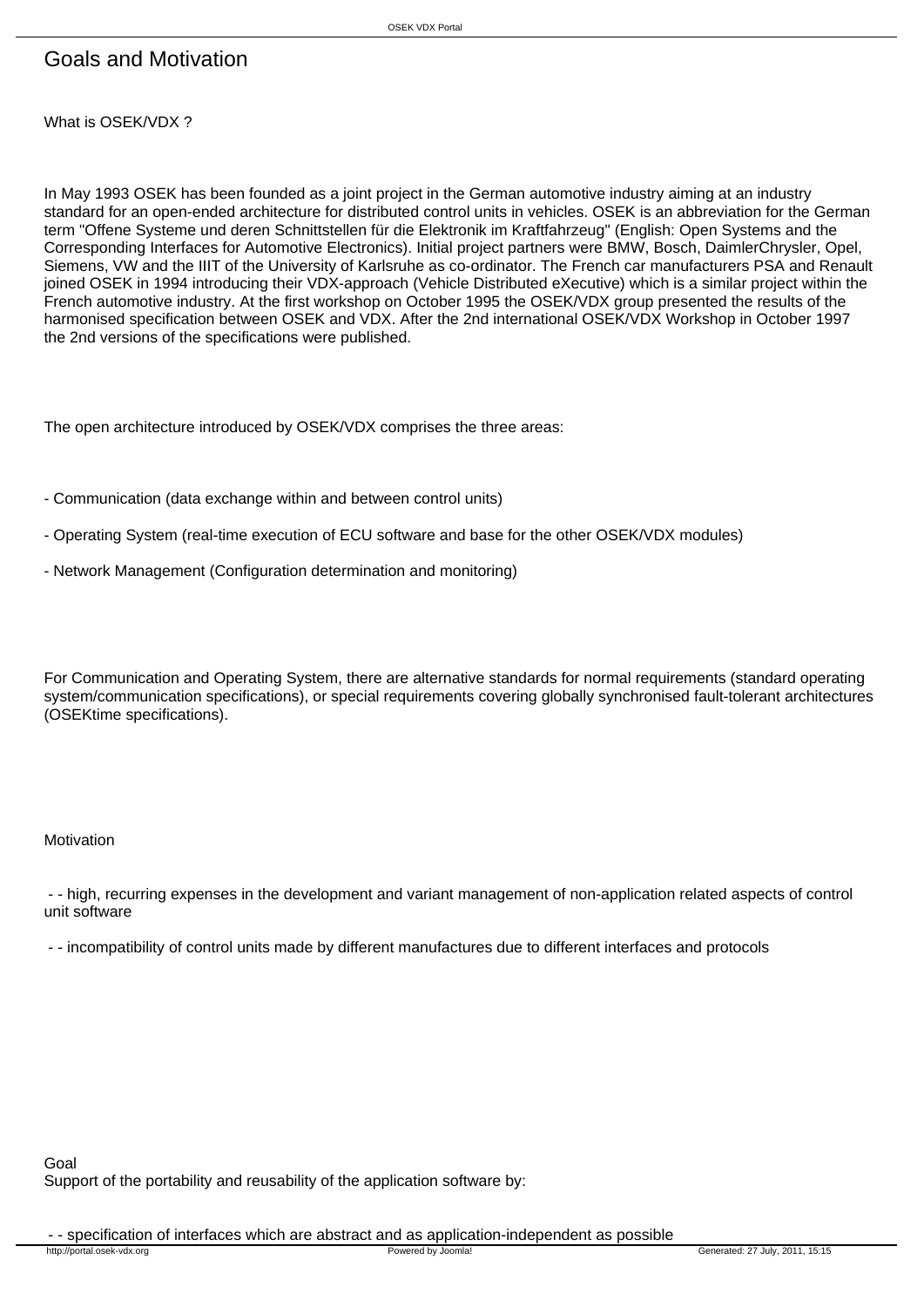- - specification of an user interface independent of hardware and network

 - - efficient design of architecture: The functionalities shall be configurable and scalable, to enable optimal adjustment of the architecture to the application in question

- - verification of functionality and implementation of prototypes in selected pilot projects

Advantages

- - clear savings in costs and development time
- - enhanced quality of the software of control units of various companies
- - standardized interfacing features for control units with different architectural designs

 - - sequenced utilization of the intelligence (existing resources) distributed in the vehicle, to enhance the performance of the overall system without requiring additional hardware

 - - provides absolute independence with regards to individual implementation, as the specification does not prescribe implementation aspects

A structured and modular software implementation based on standardised interfaces and protocols as proposed by OSEKVDX is a necessary condition for the portability and extendibility, and thus the reusability of existing software. Functional extendibility means the integration of new application functions into a single control unit together with other application functions.

Application porting is the transfer of application functions from one hardware platform to another one with only minor modifications, e.g. porting of existing application software to the next product generation of an ECU. Moreover, extendibility and portability should be independent of the supplier of application functions, i.e. a "co-habitation" of software from different suppliers must be possible. It shall be remarked that OSEKVDX does not prescribe the implementation of OSEKVDX modules, i.e. different ECUs may have the same OSEKVDX interfaces, but different implementations, depending on the hardware architecture and the performance required.